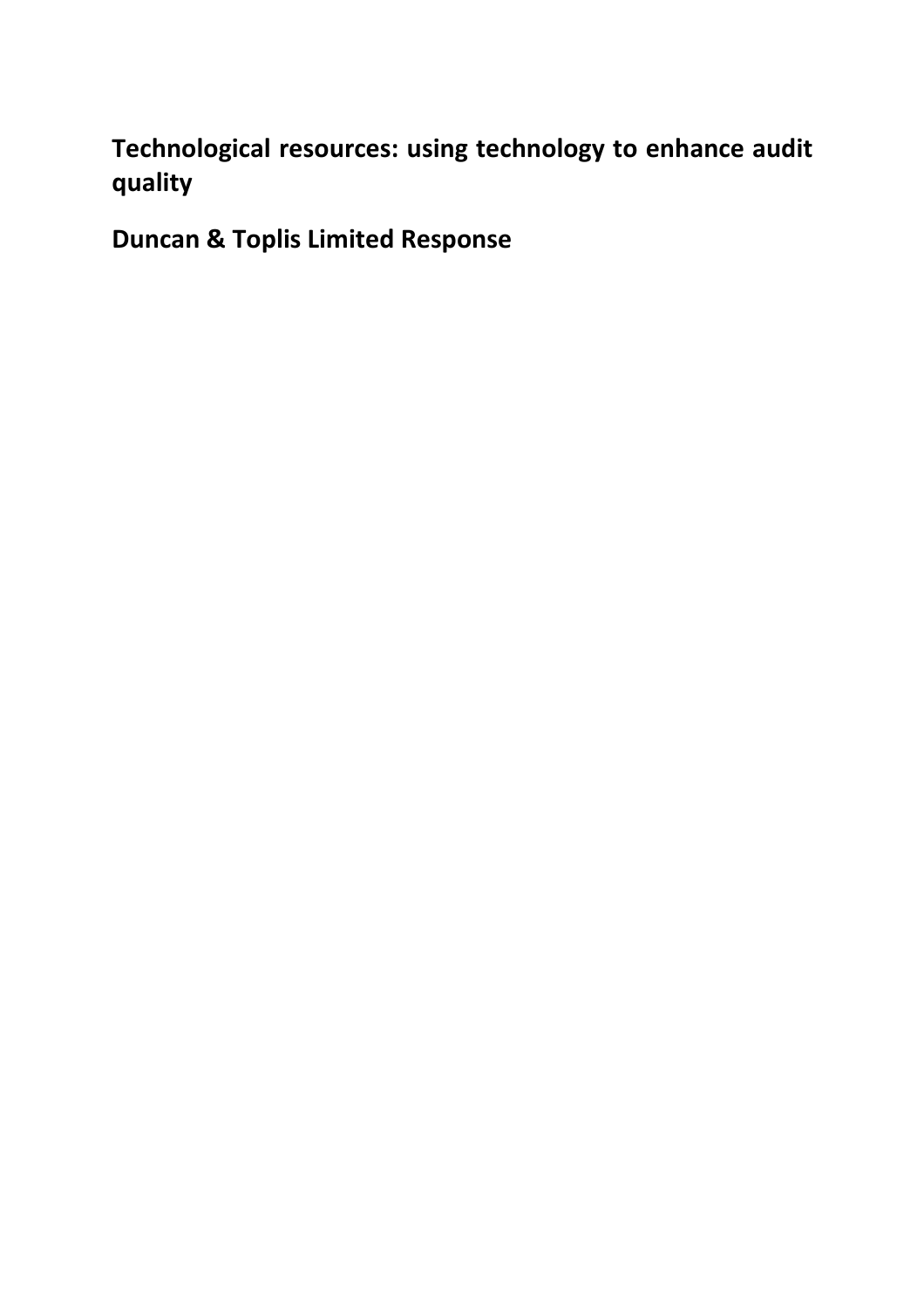# **Contents**

| Artificial Intelligence, Machine Learning and Natural Language Processing 4 |  |
|-----------------------------------------------------------------------------|--|
|                                                                             |  |
|                                                                             |  |
|                                                                             |  |
|                                                                             |  |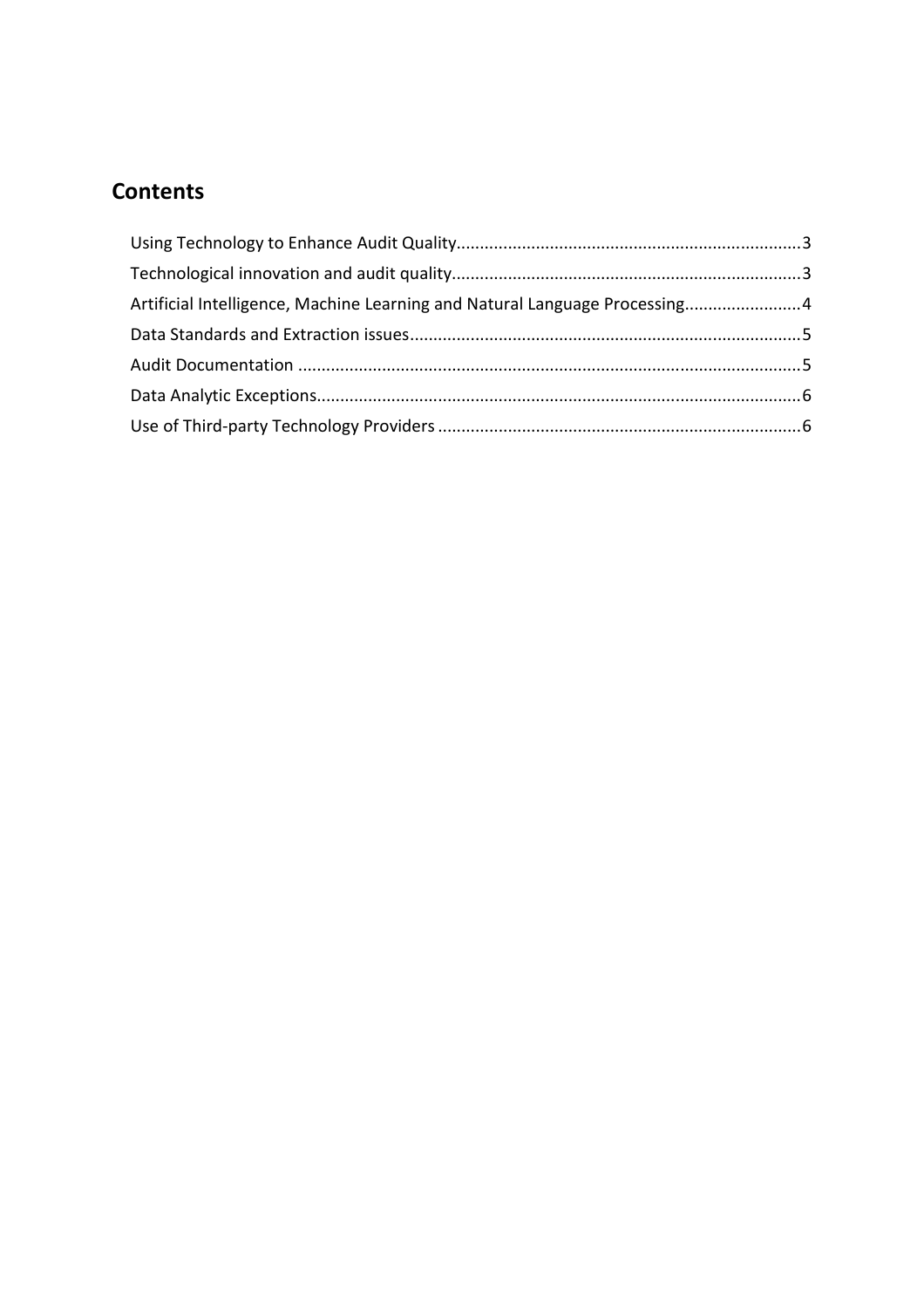### Using Technology to Enhance Audit Quality

### Technological innovation and audit quality

#### Q1: Do you agree that the increasing use of technological resources, including AI and other advanced tools, enhances the quality of audits, beyond the benefits derived from efficiency gains. If so, what are the indicators of enhanced quality?

R1: Yes. Advances in technology enable the testing of significantly more data than has previously been possible, giving a more complete picture of a given population that in turn is more likely to identify errors. For example, every sales transaction can be reviewed in a relatively short period of time, with incomplete or unusual transactions all being identified for further testing. This is opposed to the traditional approach of testing a relatively small sample of transactions that may miss the outliers. One potential indicator of enhanced quality could include documentation that a large proportion of transactions have been subject to analysis.

#### Q2: Do you believe that challenger firms are currently at a disadvantage in the use of new technology? If so, what remedies would you suggest?

R2: Overall yes. Although they have access to a growing pool of commercial products they simply don't have the resources (financial and knowledge) on the scale available to the Big four. Outside of the Big four and certainly outside of the top ten, firms would be unlikely to be able to support internal development of software or new technology.

Potential remedies could include the sharing of software between the Big four and challenger firms, but this would clearly create a commercial conflict. Alternatively, there could be standard packages to use (i.e. an FRC (or similar) developed package, but this would likely be an obstacle to innovation and may quickly become obsolete.

There are certain innovations in the development of a standard data model and availability of open source 'knowledge graphs' that could help to narrow this gap. This would allow challenger firms to quickly access the data of new clients and to be able to interrogate the data. However, without in-house development there is likely to remain a disadvantage with challenger firms.

#### Q3: Other than investment, what do you believe are the key challenges auditors face in the increasing utilisation of automated tools and techniques within the audit process? Again, what remedies would you suggest to overcome these challenges?

R3: There would remain the issue of high-quality data. Smaller audited entities may well have less high-quality data systems and therefore the data smaller audit firms are dealing with may be less compatible with advances in software.

There is also the shortage of suitable individuals with the appropriate technology skills. It is thought more likely that they would be more attracted to roles within the Big Four currently. The use of a standardised data model in smaller entities may help with the first issue. The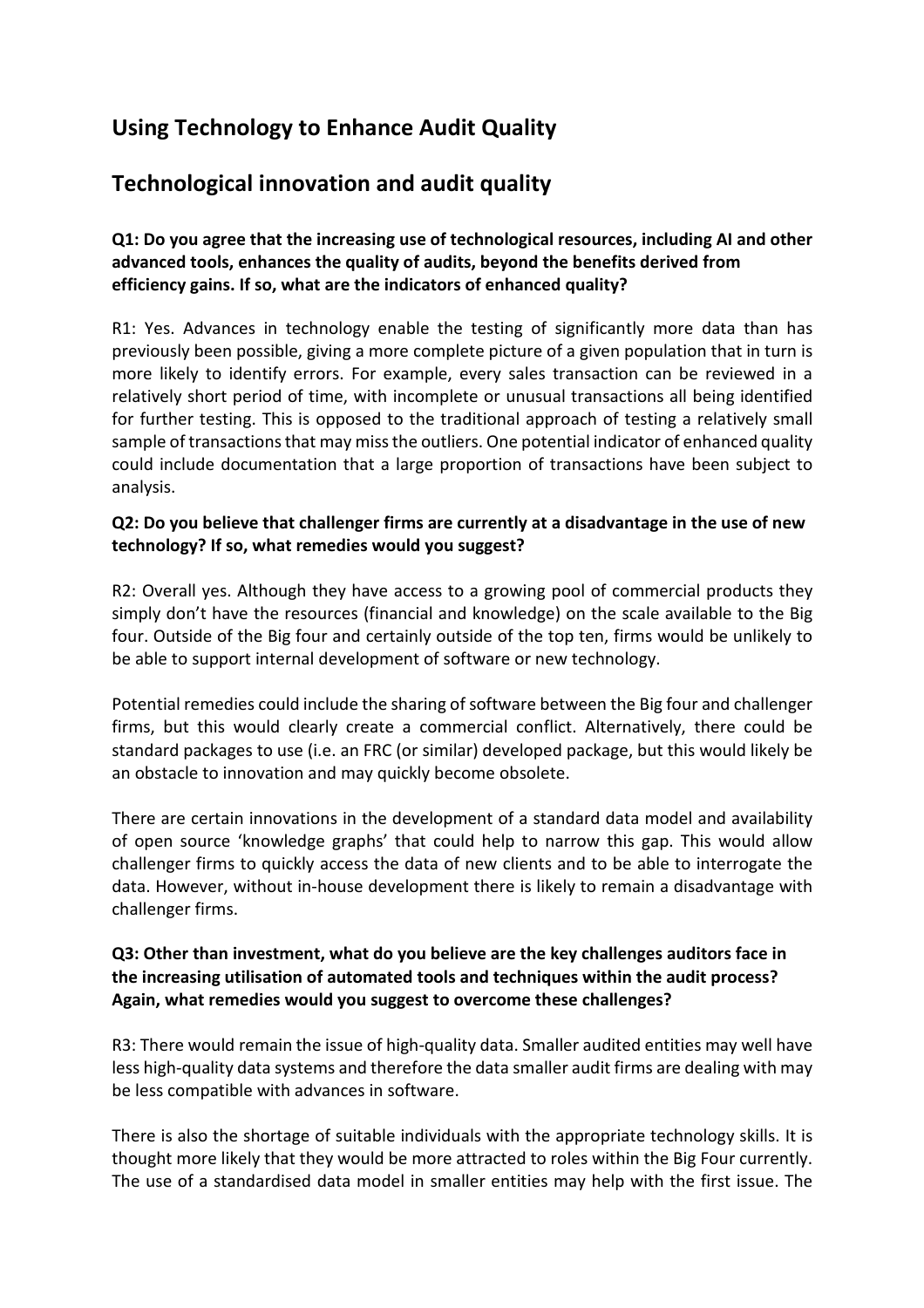second may involve the incorporation of data analytic tools into the major accountancy qualifications/external training to be provided to more experienced auditors working for small firms.

#### Q4: Does the current assurance model or the auditing standards represent an obstacle to technological innovation? If yes, then what specific standards, objectives, requirements or guidance cause practitioners particular difficulties?

R4: Overall, no. It is the interpretation of the assurance model and auditing standards that is more likely to create an obstacle. However, it would be beneficial is auditing standards were updated to explicitly reflect the use of data analytics/other technology. For example, current standards refer to the testing of controls or substantive testing. Standards should clarify exactly where data analytics sits. The standards could also clarify how the use of data analytics should be documented.

#### Q5: Do you believe the current level of training given to auditors – both trainees and experienced staff – is sufficient to allow them to understand and deploy the technological resources being made available?

R5: Overall, no. Many auditors may still not even use an electronic-based auditing package, never-mind make use of data analytic techniques. We believe that the ICAEW are introducing data analytics into their training programme, but without regular, practical use of said technology they will not have the experience to properly utilise the tools available.

# Artificial Intelligence, Machine Learning and Natural Language Processing

Q6: What firm-wide controls do you believe are appropriate to ensure that new technology is deployed appropriately and consistently with the requirements of the auditing standards, and provides high quality assurance which the firm can assure and replicate more widely?

R6: The technology used must be controlled at a firm-wide level, with limits being put on the ability of users on changing parameters. Any requests to change must be discussed by an appointed committee within the firm and documentation of those changes must be robust.

#### Q7: Are you aware of the use of new technologies in analysing and interpreting information provided by auditors – including, for example, auditor's reports? If yes, then do you foresee implications for the form and content of auditor's reports?

R7: Yes, we are aware of technology that can detect different elements of reports. There may be increased difficulty in getting such technology to reliably interpret reports, especially with the proposed changes to ISA 700 being implemented. ISA 700 requires a significant amount of non-boiler plate language to be used.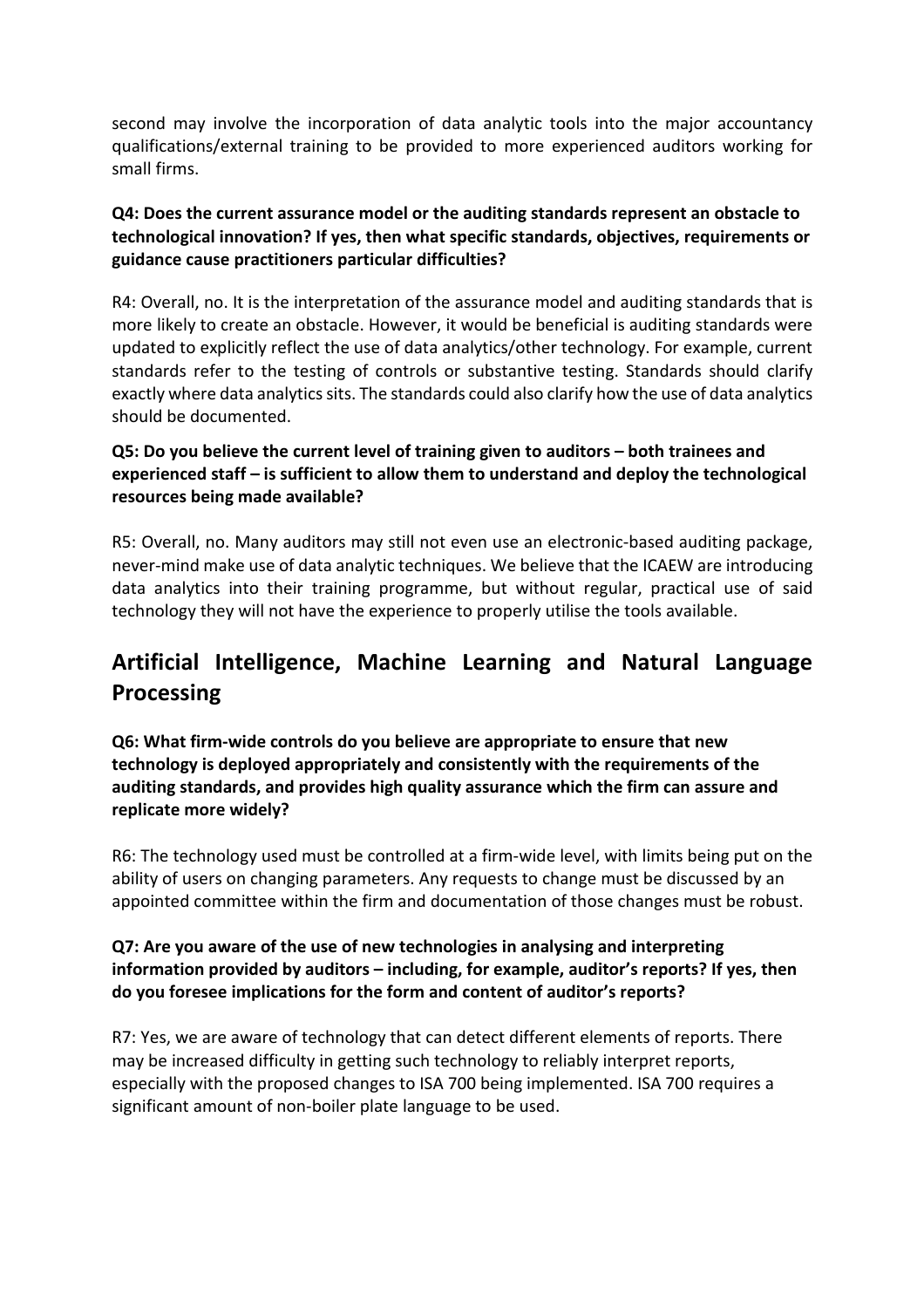Looking at this from another perspective, if auditors are aware of what language may cause issues for entities, they may change their reports to not include certain words or phrases. Clearly, this could give rise to ethical issues.

#### Q8: What do you see as being the main ethical implications arising from the greater use of technology and analytics in an audit?

R8: The main ethical issue will be the maintenance of barriers between those using the technology and those designing it. The results must remain objective.

### Data Standards and Extraction issues

#### Q9: Do you believe there is value in the UK having consistent data standards to support high quality audit, similar to that developed in the US?

R9: Absolutely. The consistency of the structure of data and how that data should be handled and linked is key. This isn't just from an ethical perspective or quality aspect, but also one of competition. Standardised data would allow for easier transfer from one auditor to the next. The implications that GDPR may have on data standards is important.

#### Q10: Do you agree that threats to auditor independence may arise through the provision of wider business insights (not as part of the audit itself) drawn from the interrogation company data? If so, what measures would mitigate this risk from crystallising?

R10: Yes, that threat may arise, if audit firms offer additional services as a result of the insights they obtain through interrogation of company data through the audit process. If auditors have full access to standardised data and knowledge graphs could be applied, then auditors could easily provide wider business insights. To mitigate against this there are various options. For example, specific legal terms regarding the use of the data. There may even be limits put on the type of knowledge graphs that could be used for audit assignments. There could also be the requirement (at least for some types of audited entity such as PIEs) that auditors cannot provide other services and therefore would not spend time looking at other insights. For audits of non-PIEs, the use of different teams could mitigate the threat.

### Audit Documentation

Q11: Do you agree that audit documentation can be more challenging when an audit has been conducted with automated tools and techniques? If so, please identify specific areas where is a problem.

R11: Yes. Fundamentally the reviewer needs to understand what they are reviewing and have confidence in the information given. That is the main challenge, having enough individuals with enough knowledge to be comfortable reviewing the information presented. Updates to auditing standards should make explicit what the documentation requirements are for using data analytics.